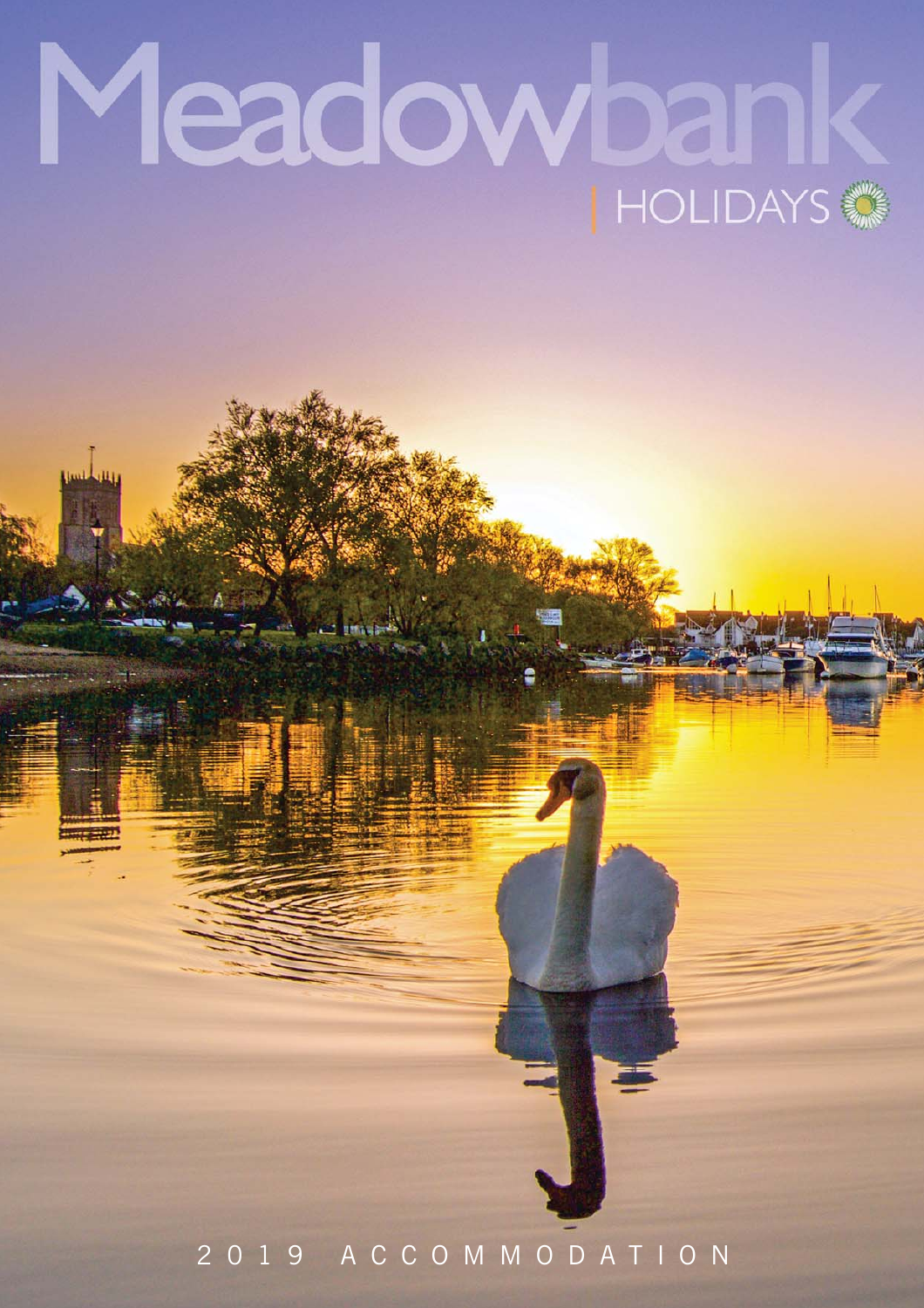# Accommodation Information & tariff for 2019

### **Our Caravan Holiday Homes**

Meadowbank Holidays is situated in an idyllic riverside location, ideally located close to Bournemouth's "golden sand" beaches and the beautiful New Forest. Our lovely holiday homes provide all the



comforts expected of modern self-catering accommodation with fully equipped kitchens, shower rooms and comfortable bedrooms with generous storage space, all cleaned and maintained to the highest standards.

The homes come in two categories. Our Premier category homes include verandas and free bed linen is provided. They are available in four types, Gold, Gold Plus, Diamond and Deluxe, offering increasing levels of luxury. See below for full details of choices available.

Our comfort category homes come in 3 bedroom, 4+2 and 4 berth sizes (see key) and offer comfortable, fully equipped holiday

accommodation at a very competitive price. These homes are not equipped with verandas and customers are requested to provide their own linen. Alternatively, bed linen can be hired at £15 per complete bed set.











## **Premier Holiday Homes**

#### **Deluxe (4+2)**

Our newest, largest and most luxurious holiday homes are located in prime "Park view" positions. Brand new in 2018, these fabulous holiday homes are equipped with central heating, dishwasher, two shower rooms, in home WIFI and TV's in both bedrooms. Outside these lovely homes have a south facing "park view" veranda with al fresco dining furniture and steps leading to a private patio area with two sun loungers and a charcoal BBQ.

#### **Diamond (4+2)**

Superb "Riverbank view" holiday homes. These homes have a centre lounge / kitchen leading out onto a riverbank facing veranda complete with al fresco dining furniture. They have two spacious end bedrooms each with their own fully equipped shower room and are perfect for families or two couples wishing to have the extra privacy gained by the opposite end bedroom / shower room layout. Central heating, dishwasher, in home WIFI and TV's in both bedrooms are also included in these lovely holiday homes.

#### **Gold Plus (4+2)**

Larger than the Gold with more spacious living areas and bedrooms. The home also has a 2nd wc and a TV in the master bedroom.

#### **Gold (3 bedroom or 4+2)**

Similar in size and equipment to the comfort category but with the additional benefit of a veranda and bed linen.

#### **Bed Key***:*

6 berth 3 bedroom is 1 x double + 4 x single beds. 4 berth  $(+ 2)$  is 1 x double + 2 x single beds with the option of sleeping up to 2 persons on a sofa bed in the lounge. 4 berth is  $1 \times$  double  $+ 2 \times$  single beds (sleeps max 4) *Please note: The maximum number of persons accepted in our holiday accommodation is 6.*

Tel: 01202 483597 email: enquiries@meadowbank-holidays.co.uk website: www.meadowbank-holidays.co.uk Meadowbank Holidays Ltd. Stour Way Christchurch Dorset BH23 2PQ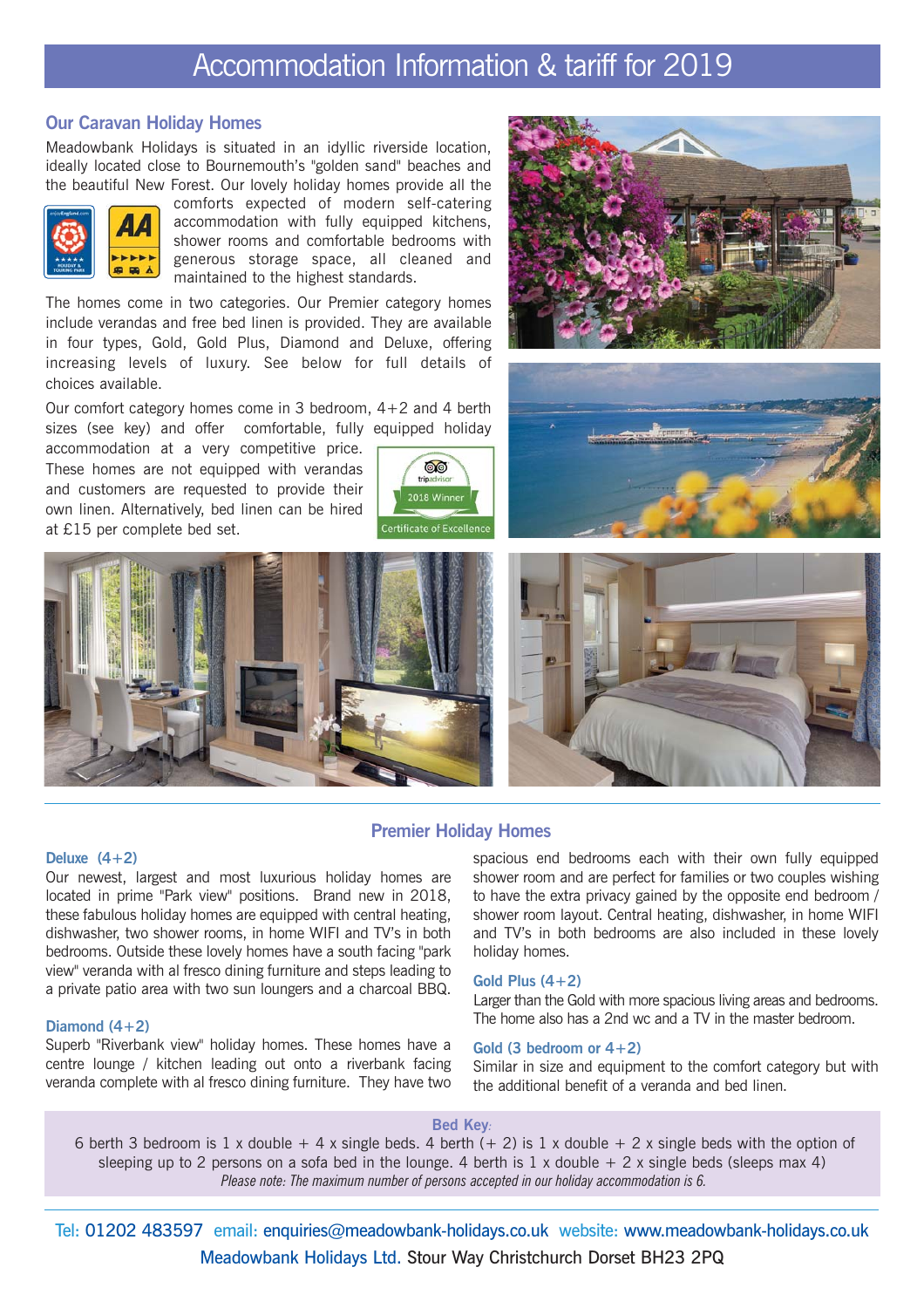# Holiday accommodation weekly charges 2019

| <b>Week Beginning</b>                           |                           |                           | <b>PREMIER RANGE</b>      | <b>COMFORT RANGE</b>             |                           |                      |                |              |
|-------------------------------------------------|---------------------------|---------------------------|---------------------------|----------------------------------|---------------------------|----------------------|----------------|--------------|
| <b>Saturday</b>                                 | <b>DELUXE</b>             | <b>DIAMOND</b>            | <b>GOLD PLUS</b>          | <b>GOLD</b>                      | <b>GOLD</b>               |                      |                |              |
| Good Friday<br>19th April                       | 4 berth $(+2)$<br>Veranda | 4 berth $(+2)$<br>Veranda | 4 berth $(+2)$<br>Veranda | 6 berth<br>3 bedrooms<br>Veranda | 4 berth $(+2)$<br>Veranda | 6 berth<br>3 bedroom | 4 berth $(+2)$ | 4 berth      |
| *Easter up to 4 nights                          | £530                      | £470                      | £375                      | £375                             | £330                      | £330                 | £300           | £270         |
| *Easter up to 7 nights                          | £700                      | £620                      | £490                      | £490                             | £425                      | £425                 | £375           | £325         |
| 1 Mar-6 Apr                                     | £425                      | £375                      | £300                      | £300                             | £275                      | £250                 | £240           | £220         |
| 6 Apr-4 May                                     | £550                      | £500                      | £400                      | £400                             | £350                      | £325                 | £290           | £250         |
| 4 May-18 May                                    | £590                      | £540                      | £425                      | £400                             | £375                      | £350                 | £325           | £275         |
| 18 May-25 May                                   | £610                      | £560                      | £440                      | £410                             | £400                      | £360                 | £350           | £300         |
| 25 May-1 Jun                                    | £875                      | £800                      | £650                      | £650                             | £575                      | £575                 | £475           | £425         |
| $1$ Jun- $15$ Jun                               | £695                      | £625                      | £490                      | £475                             | £450                      | £400                 | £390           | £350         |
| 15 Jun-29 Jun                                   | £750                      | £690                      | £550                      | £525                             | £500                      | £450                 | £425           | £375         |
| 29 Jun-20 Jul                                   | £825                      | £725                      | £600                      | £600                             | £525                      | £480                 | £460           | £400         |
| 20 Jul-27 Jul                                   | £925                      | £850                      | £750                      | £750                             | £650                      | £650                 | £550           | £450         |
| <b>← 27 Jul-31 Aug</b>                          | £1000                     | £900                      | £800                      | £825                             | £725                      | £690                 | £590           | £490         |
| 31 Aug-7 Sep                                    | £800                      | £725                      | £590                      | £550                             | £480                      | £425                 | £400           | £350         |
| 7 Sep-14 Sep                                    | £725                      | £650                      | £540                      | £480                             | £450                      | £390                 | £370           | £320         |
| 14 Sep-21 Sep                                   | £650                      | £575                      | £450                      | £425                             | £390                      | £350                 | £330           | £300         |
| 21 Sep-28 Sep                                   | £575                      | £500                      | £400                      | £350                             | £330                      | £300                 | £280           | £250         |
| 28 Sep-19 Oct<br>$\mathcal{R}$<br>19 Oct- 2 Nov | £525<br>£600              | £450<br>£525              | £350<br>£400              | £325<br>£400                     | £300<br>£370              | £275<br>£370         | £260<br>£330   | £230<br>£290 |

**KEY**

**We offer a short break holiday option Mon – Fri, Fri – Mon in all our Holiday Accommodation at 60% of the weekly price**

FISHING SEASON Starts 16th June<br>FISHING COMPETITION Weds 2nd October **FISHING COMPETITION** 

BOURNEMOUTH AIR SHOW 29th August – 1st September

\* Bookings that include 18th April – 22nd April are charged at Easter price

#### **All prices include VAT, Electricity & Gas**

## Conditions of booking

All bookings made, whether orally or in writing, are subject to our 'conditions of booking'. This applies regardless of whether or not these 'conditions of booking' have been received prior to making the booking. When reserving a caravan holiday home or accommodation, regardless of whether the booking is

written or by telephone, we have an obligation to provide the accommodation as specified in our literature. The hirer has an obligation to abide by our 'conditions of booking' which are essential to good management and the enjoyment of others on the Park. Because, occasionally, it may be necessary to cancel a booking through ill health or accident etc., we have arranged our own cancellation plan at no extra cost. This can be summarised as follows.

#### 1. **CANCELLATION PLAN**

If you have to cancel for reasons of death, illness, redundancy or injury to you or any member of your party, or death illness or serious injury of a close relative **after** you have booked and **before** the start of your holiday, we will refund / credit your money paid as follows:

a) Provided we receive **written** notice of your cancellation 14 days prior to arrival date, we will refund all monies paid less £25 cancellation fee.

b) If we receive **written** notice of cancellation less than 14 days before arrival date, all monies paid will be refunded less £100 deposit per week or part week.

In all cases cancellation must be accompanied by doctor's note or other evidence. We regret that we cannot give refunds for accident / breakdown on your journey down to commence your holiday or for holidays cut short after arrival through accident / illness or any other reason. You are strongly advised to insure against these eventualities. **Management's decision is final.**

2.PROVISIONAL BOOKINGS are held on trust for 7 days only. A provisional booking does not constitute a contract to hold the accommodation.

3. All payments / balances must be received by the due date otherwise the caravan is liable to be re-let with loss of deposit

4. **Short Breaks** are available in a limited number of holiday homes on a Mon – Fri & Fri – Mon basis @ 60% weekly charge. These can also be booked Mon – Mon and Fri – Fri at the preceding/succeeding Saturday to Saturday weekly rate.

5. No parties of unaccompanied teenagers or single sex groups accepted.

6. We will endeavour to have your accommodation thoroughly cleaned and ready for your occupation by **3.00 p.m.**on arrival date. This time cannot be guaranteed however, if there are extenuating circumstances beyond our control. **Accommodation must be vacated by 10.00 a.m. on departure date.**

7. **There is a strict No Smoking policy in all accommodation**. This must be adhered to- Please see clause 18. .

8. There is free parking at owners risk for 1 car per accommodation unit. All cars to park on surfaced car parking areas, not on the grass. Any extra car/s must be notified in advance as otherwise space may not be available. No lorries, trade vans or trucks permitted except by prior arrangement.

9. The hirer is responsible for the accommodation and its contents during the period of hire. Please report any shortages or breakages on arrival.

10. **Strictly No Pets** allowed in any accommodation or anywhere on the park.

11. No extra persons allowed above permitted number of berths in any accommodation.

12. The Company cannot accept any responsibility for loss or damage to private property or accident to any persons, however caused, whilst staying on the park.

13. The Company cannot accept any responsibility for the breakdown or malfunction of any equipment in any accommodation but will endeavour to repair or replace the equipment as soon as possible.

14. The caravan holiday home allocated is at the sole discretion of the Company. Although every effort will be made to provide the pitch number requested, in exceptional circumstances this may have to be altered prior to arrival for a unit in the same or higher price category.

15. The Company reserves the right to enter into any accommodation at any reasonable time for the purpose of checking condition, or repairs, or any emergency.

16. The Company reserves the right to refuse any booking for any reason expressed or otherwise.

17. The Company reserves the right to evict anyone causing a nuisance or damage, without refund.

18. All persons staying on the park must conduct themselves at all times with due regard to the enjoyment and comfort of others.

19. All incoming tenants are requested to arrive between 3.00 p.m. and 6.00 p.m. Late arrivals **must** be notified in advance.

20. On vacating, the accommodation must be left clean and tidy.

21. Should we be unable to provide the type of accommodation requested, we will refund any monies paid for the accommodation in full. This shall be the full limit of our liability. Enforced early departure liability (other than for nuisance or damage) shall be limited to the pro-rata amount for the unused portion of the booking.

22. With constant park improvements, brochure text may become out of date.